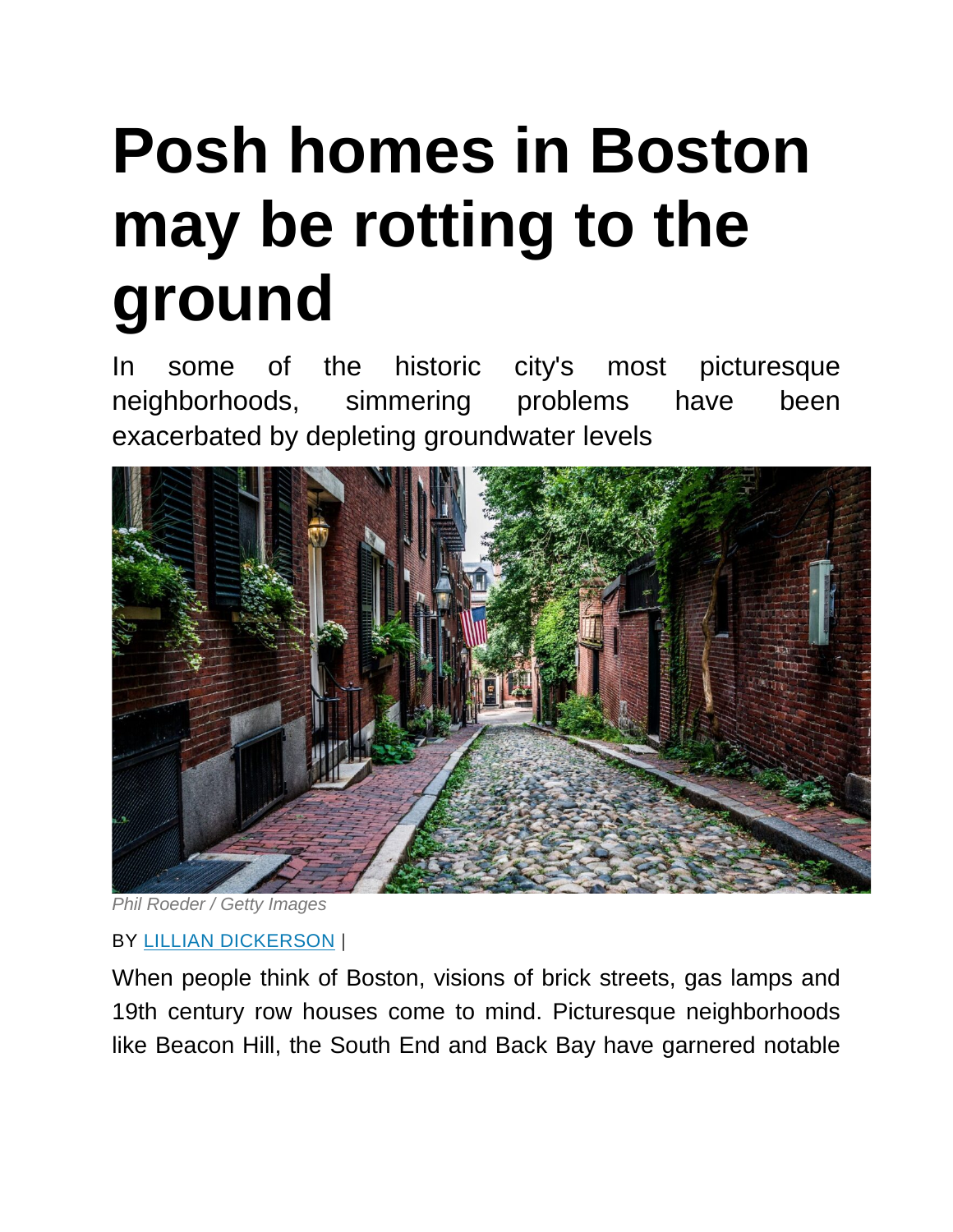residents over the years like John Kerry, David Lee Roth, Uma Thurman and Carly Simon.

However, it's not exactly news that historic neighborhoods like those found in Boston can sometimes bring structural challenges, despite their beauty. As [groundwater](https://www.inman.com/2019/04/03/miami-agents-say-theyre-not-worried-about-climate-change/) levels have gradually depleted over the years, wooden piles — structural supports pervasive beneath many of the city's late 1800 and early 1900-era homes because of the city's location above filled land — have begun to rot, causing other damage throughout these homes.



Boston Groundwater Trust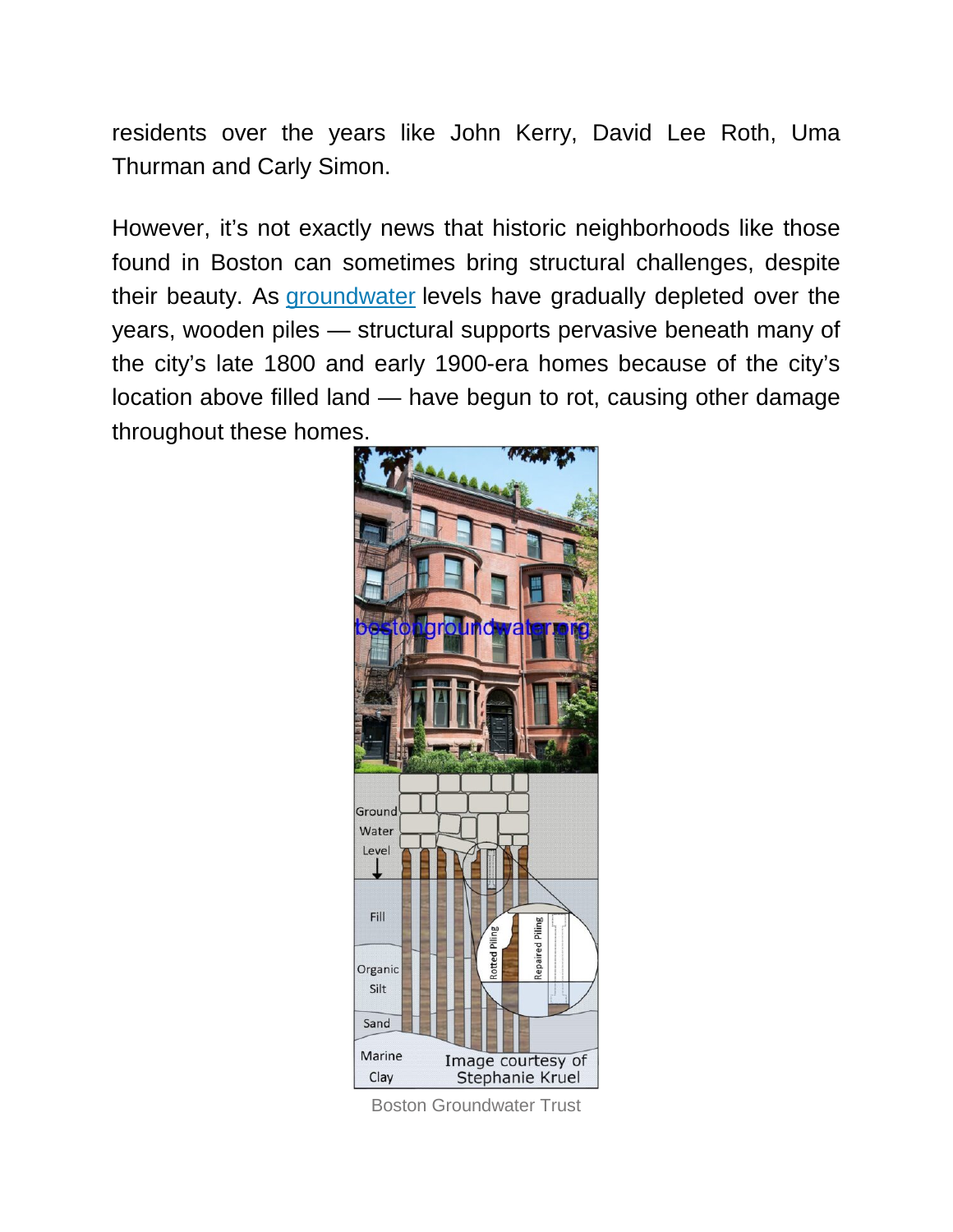

Christian Simonelli | Boston Groundwater Trust

"Groundwater levels must remain above the top of piles," Christian Simonelli, executive director of Boston Groundwater Trust, told Inman. "If exposed to air, they can start to rot. It can take months, it can take years — it's multifactorial."

Simonelli explained that modern conveniences to [urban](https://www.inman.com/2020/02/25/shrouded-in-steel-scourge-of-new-york-city-scaffolding-turns-40/) infrastructure like pavement and sewers have contributed to depleting groundwater levels, making keeping the groundwater table up a challenge. Simonelli estimates that about 6,000 buildings in the city are constructed above wood piles, expanding throughout multiple neighborhoods.



Closeup of a Wood Pile | Boston Groundwater Trust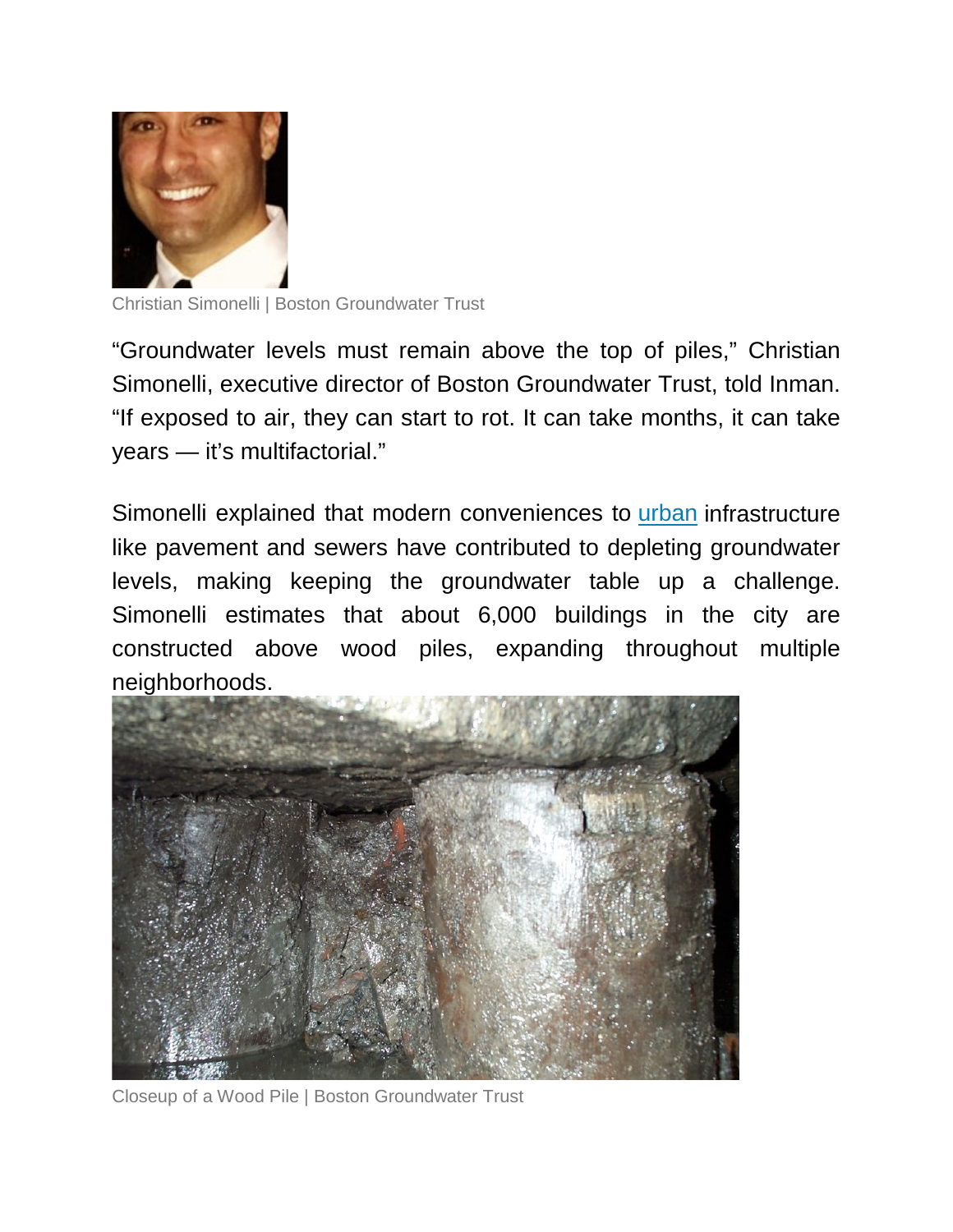"When these buildings were constructed, we didn't have a lot of the paving, sidewalks, tunnels, sewers that we have today. That took away the source of groundwater replenishment by [blocking water from getting back into the earth through] paving and added things that take groundwater away [through absorption]."

Once wooden pilings begin to rot, homes settle, cracks can form in walls and bricks, doors can become inoperable, floors cease to be level and windows can even blow out of their frames. Some homes have even been condemned over the years as a result of the settling.



Koby Kempel | LinkedIn

Developer and CEO of Pegasus Luxury Homes Koby Kempel purchased a former carriage house in Beacon Hill in 2011 for \$2.5 million, according to the *Wall Street [Journal](https://www.wsj.com/articles/bostons-priciest-real-estate-is-sinking-into-the-earth-11583416663)*. However, Kempel later learned that the wooden pilings of the 1900s-era home had been rotting for years. As a result, Kempel ended up investing hundreds of thousands of dollars in repairs before he could even begin renovating the remainder of the house according to his original plan.

"The only thing that was holding the building [up] was the fact that it was connected to the adjacent buildings," Kempel told the *Wall Street Journal*. "It was almost leaning on those party walls."

Repairing pilings — a process called "underpinning" — is quite extensive and costly. The process involves digging under the building,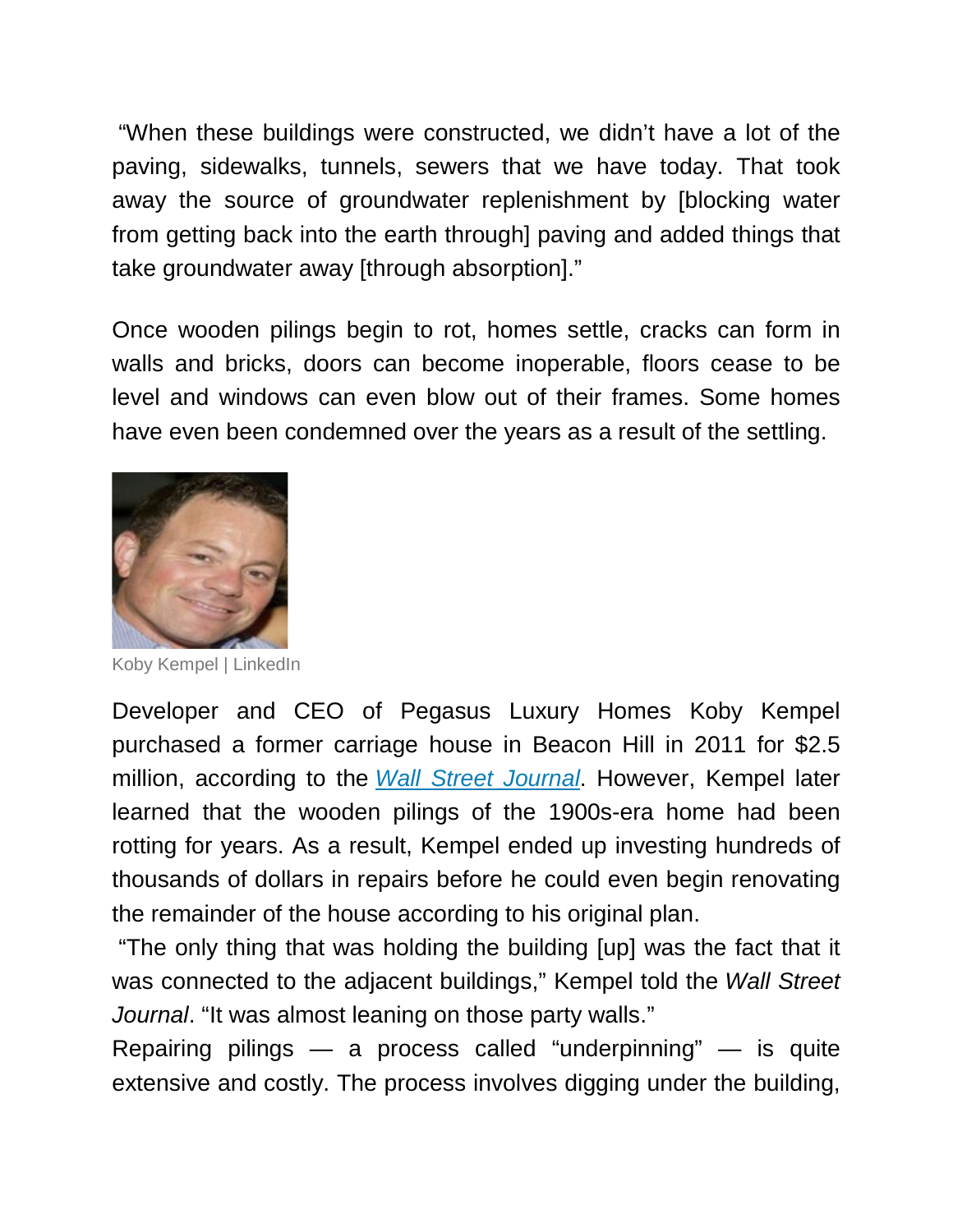cutting away the rotted piling section below the lowest expected future groundwater level, replacing it with steel and encasing the steel in concrete. For a typical three- or four-story home, Boston Groundwater said this can cost upwards of \$250,000.

Unfortunately for unsuspecting out-of-state buyers, Massachusetts is a "buyer beware" state — home sellers do not have many disclosure requirements, although they are required to truthfully answer questions. Therefore, if a buyer isn't apprised of the not-infrequent wood pilings issue, they're unlikely to ask or be made aware of the possibility of a structural problem by the seller or their broker. Furthermore, if a buyer did purchase a home with wooden pilings damage, insurance would not likely cover the costs of repair.



Marc Savatsky | LinkedIn

In Boston's competitive market, it can also be unrealistic to expect a seller to allow potential buyers the time and effort to dig a test pit to see if there's any sign of rotting pilings, especially if other competing potential buyers are willing to waive an inspection.

"In this competitive market, the [seller](https://www.inman.com/2019/12/16/the-year-of-the-homeseller/) isn't likely to allow us that luxury," Marc Savatsky, a developer in Boston's South End, told the *Wall Street Journal*.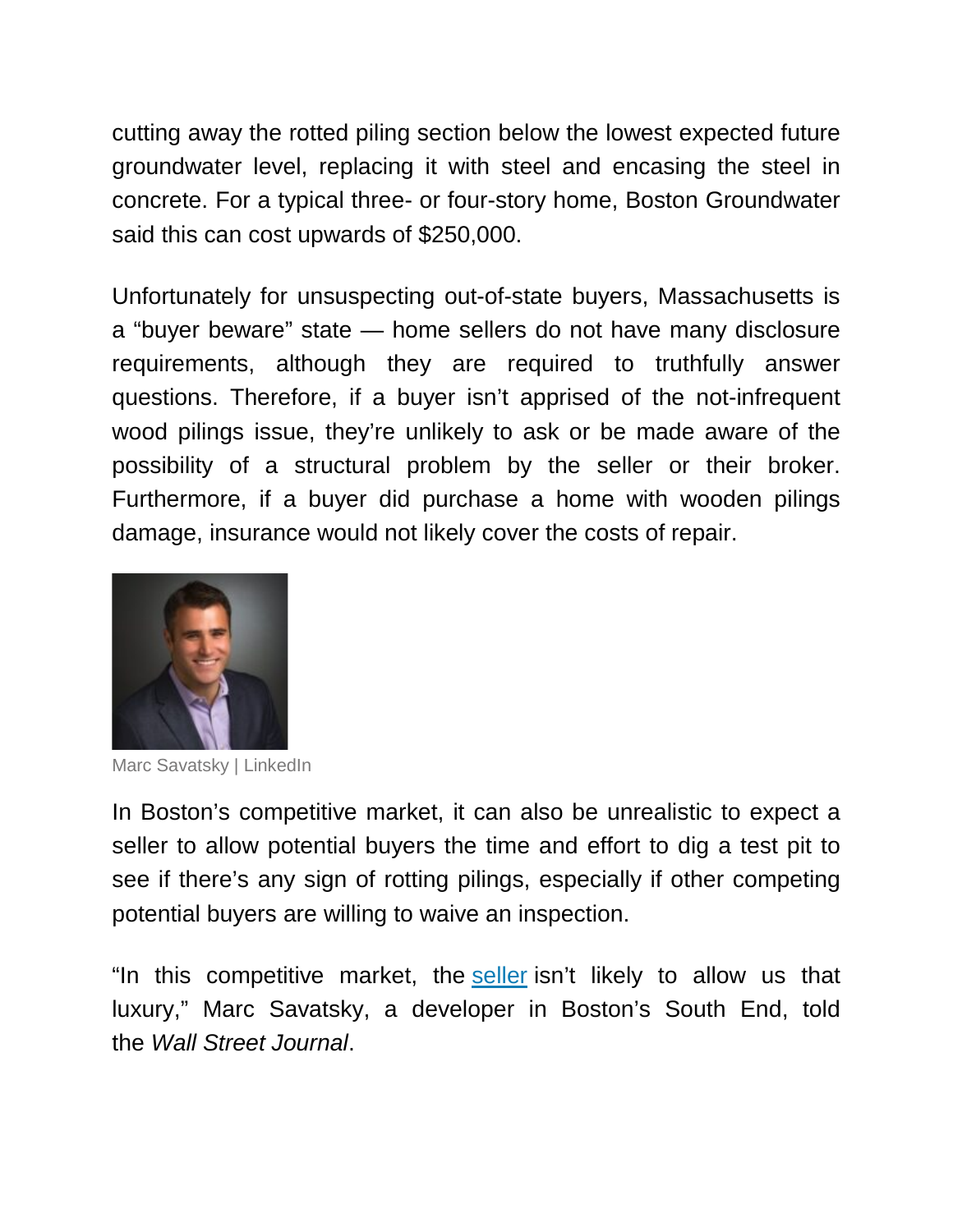Buyers in the know, however, are wary of certain neighborhoods because of their reputation for having unstable wood pilings.

"I work with lots of clients who will avoid certain neighborhoods because they don't want to worry about the pilings," Beth Damon, a senior associate at Boston Proper Real Estate, said.



Beth Damon | Boston Proper Real Estate

However, for some agents, it's still a small margin of buyers who consciously ask about, or are concerned with, potentially damaged wood pilings.

"I'd say 10 percent of the time [clients mention wood pilings]," Damon said. "It's more in Beacon Hill that people talk about it."

"It may be something we'll start talking about more … with the articles [about rotting wood pilings] that are coming out," Damon added.

During the 1980s, the degradation of four buildings in Back Bay with rotting pilings led to their [demolition](https://www.inman.com/2020/02/18/the-leaning-tower-of-dallas-is-texas-newest-temporary-landmark/) and replacement with a parking lot. The Boston Groundwater Trust was founded not long after in order to combat problems related to the groundwater levels and pilings, and the situation seems to be gradually improving, although Boston residents still encounter problems.